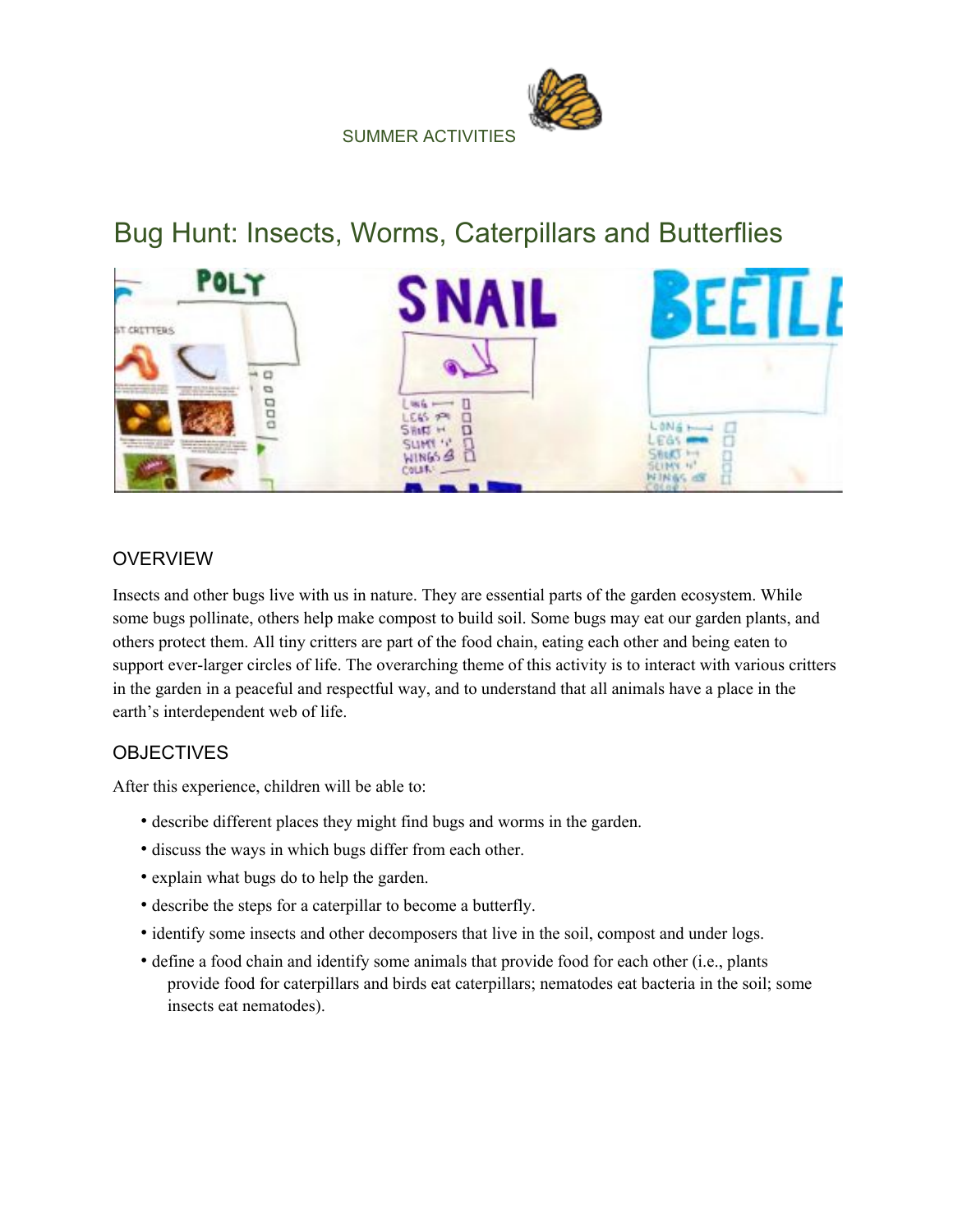© 2021 Gersh & Sarah Lemberg Children's Center, Inc. ® Proprietary Content. All Rights Reserved. 191



# SUMMER ACTIVITIES

#### ESSENTIAL QUESTIONS

- What are some bugs we find in the garden and in the compost pile?
- What are some kinds of arthropods that we see?
- How does a caterpillar become a butterfly?
- How do bugs help in the garden (decompose, pollinate, and provide food for animals) •

What is a food chain?

#### BACKGROUND

What kinds of bugs will we find in the garden?

#### **Arthropods**

Arthropods are invertebrates with jointed legs. They make up about 75% of all animals on Earth and have a major role in maintaining ecosystems as pollinators, recyclers of nutrients, scavengers and as food for other animals. Many animals we see in our gardens are arthropods. Spiders, ants, centipedes and pill bugs are a few examples. Arthropods are divided into four major groups:

- insects:
- myriapods (including centipedes and millipedes);
- arachnids (including spiders, mites and scorpions);
- crustaceans (including pill bugs, prawn and crabs).

#### **About insects**

Insects have an exoskeleton, a hard, shell-like covering on the outside of their bodies. Insects have three main body parts: head, thorax, and abdomen. They have a pair of antennae on their heads, three pairs of legs and two pairs of wings.

#### **About pill bugs**

Pill bugs are the only crustaceans that spend their life on land. They have hard, armored shells and can roll up into a ball, which is why they are often called rollie-pollies. Most pill bugs live for up to two years and are active at night. They are decomposers who eat decaying plant matter.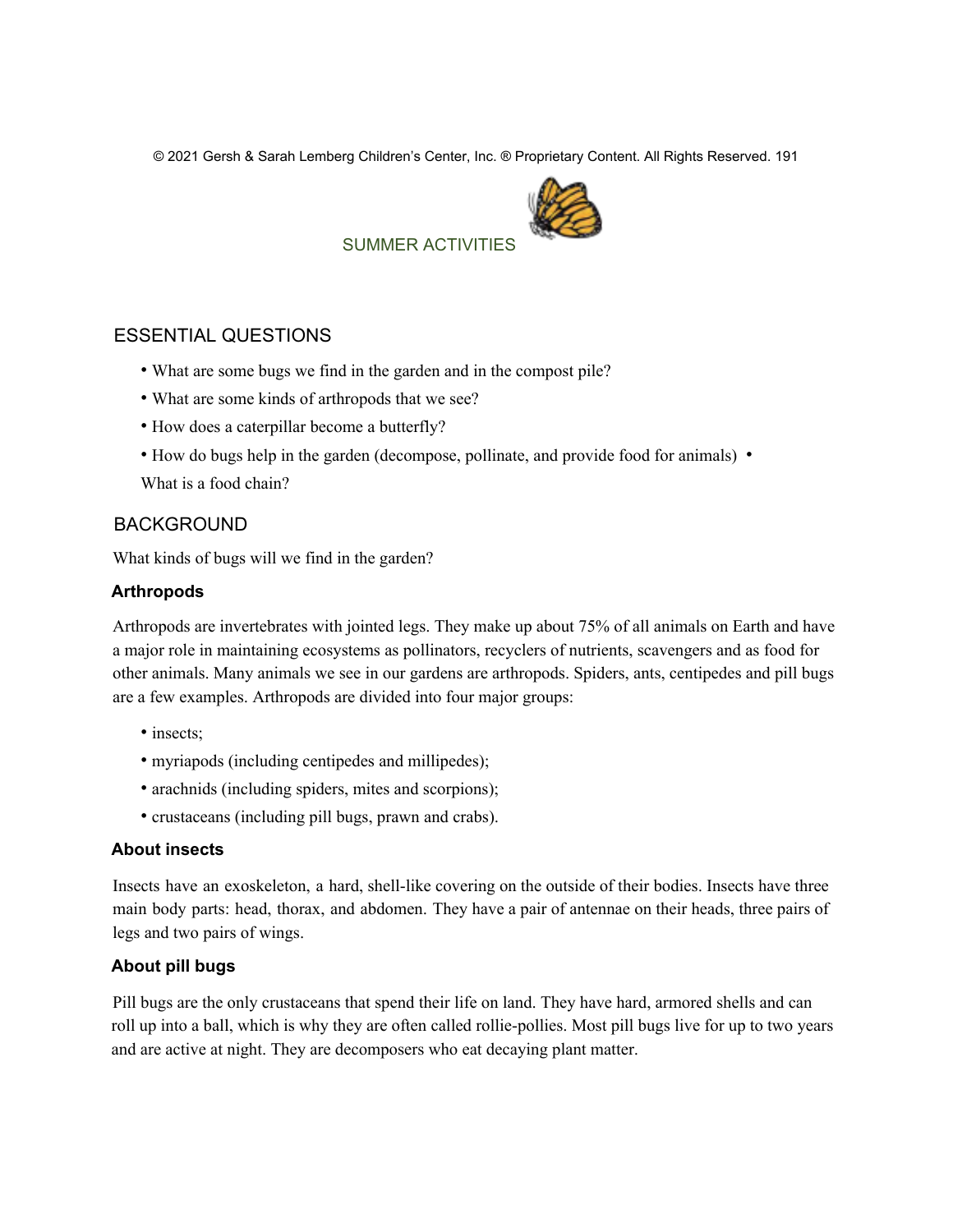© 2021 Gersh & Sarah Lemberg Children's Center, Inc. ® Proprietary Content. All Rights Reserved. 192



SUMMER ACTIVITIES

#### **About worms**

Worms are not arthropods. They are invertebrates without legs that breathe through their skin and they can have one or two body cavities where they ingest food and excrete waste.

Worms are divided into three groups: flatworms, segmented worms and roundworms, all of which have a long, soft body with no legs. Earthworms are segmented worms (also called annelids), which means they have the same, repetitive set of organs in each segment. They are essential decomposers that aerate the soil, recycle plant matter, and provide nutrients for plants. Unsegmented worms (also known as nematodes or roundworms) play an important role in the nitrogen cycle and effectively regulate bacterial populations in the soil.

(Source: Australian Museum: What are arthropods?)

#### MATERIALS

- Books*: Bugs A to Z, I am a Caterpillar* and *Insects are My Life*
- Magnifying glasses
- For bug collection: containers with lids that have holes poked in them. Plastic food containers work well, or clear plastic jars with lids.
- Bug hunt field notes sheet
- Clipboards
- Crayons/colored pencils
- Posters or worksheets with names of different insects and list of characteristics (optional) •

Drawing paper or field notes sheets to draw and identify bugs

#### PREPARATION

Gather supplies for bug collection, observation and drawing. Print out *Bug Field Notes* sheet, *Soil Food Web* and *Compost Critters.* Take a look around the garden to get an idea where different types of bugs are active. Locate some rotting logs or a pile of decomposing plant matter. Become familiar with the names of the bugs you think you'll find.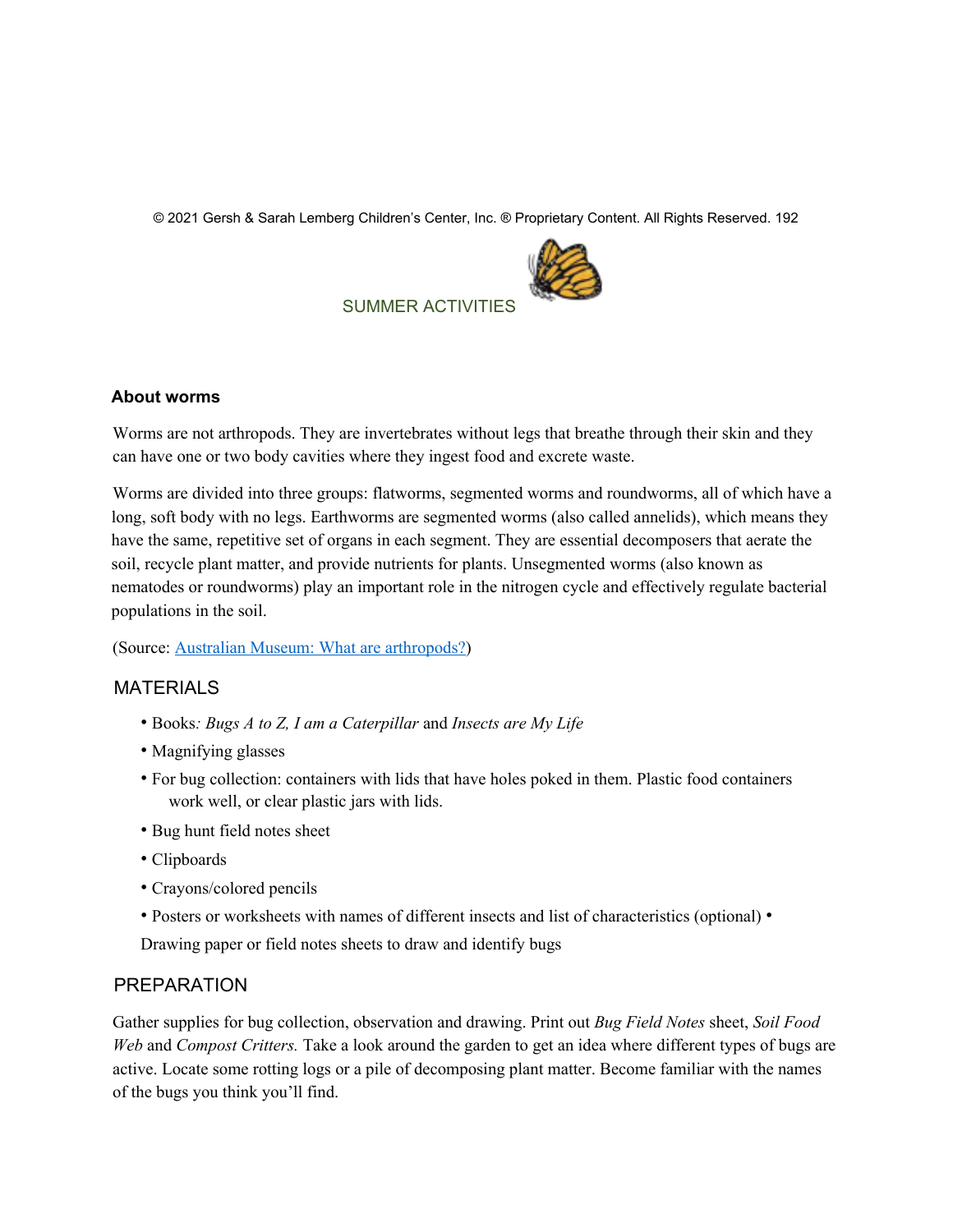© 2021 Gersh & Sarah Lemberg Children's Center, Inc. ® Proprietary Content. All Rights Reserved. 193



## SUMMER ACTIVITIES

## PROCEDURE: FACILITATOR'S ROLE

- Read a few companion books, show pictures from the *Compost Critters* or other bug books. Lead discussion of what bugs can do to help the plants and the soil.
- Help children lift rocks and logs to look under them.
- Guide children to look at plant stems, leaves and flowers for insects that are eating them or pollinating them.
- After collecting some bugs in a container, return to a table or group space and help children examine the bugs with magnifying glasses.
- Ask children to describe some different colors, shapes, sizes and names of bugs.
- Ask leading questions: Where might bugs be hiding? Does it have legs? Is it slimy? Fuzzy? Long? Does it have wings?
- Use a large chart paper or individual worksheets for children to record their findings for different bugs, i.e., how many legs, what color, does it crawl or fly, does it live underground or above, etc. See how many characteristics children can identify with a bit of prompting.
- Help the children return all the bugs to their original habitats.

## PROCEDURE: CHILD'S ROLE

• Listen to the books. Make comments, share previous knowledge, and ask questions. • Talk about different bugs in the garden and hypothesize where they might be found. • Hunt in the garden for many types of bugs and collect them in containers with aerated lids. • Identify plant characteristics that may indicate the presence of bugs (holes in leaves, slimy foam). • Examine the bugs under magnifying glasses. Learn the names of the bugs.

- Compare the bugs and their different roles in the garden.
- Help to fill out a chart which categorizes the characteristics of different bugs. Return all bugs gently to their original location.

# ADAPTATIONS FOR AGE AND ABILITY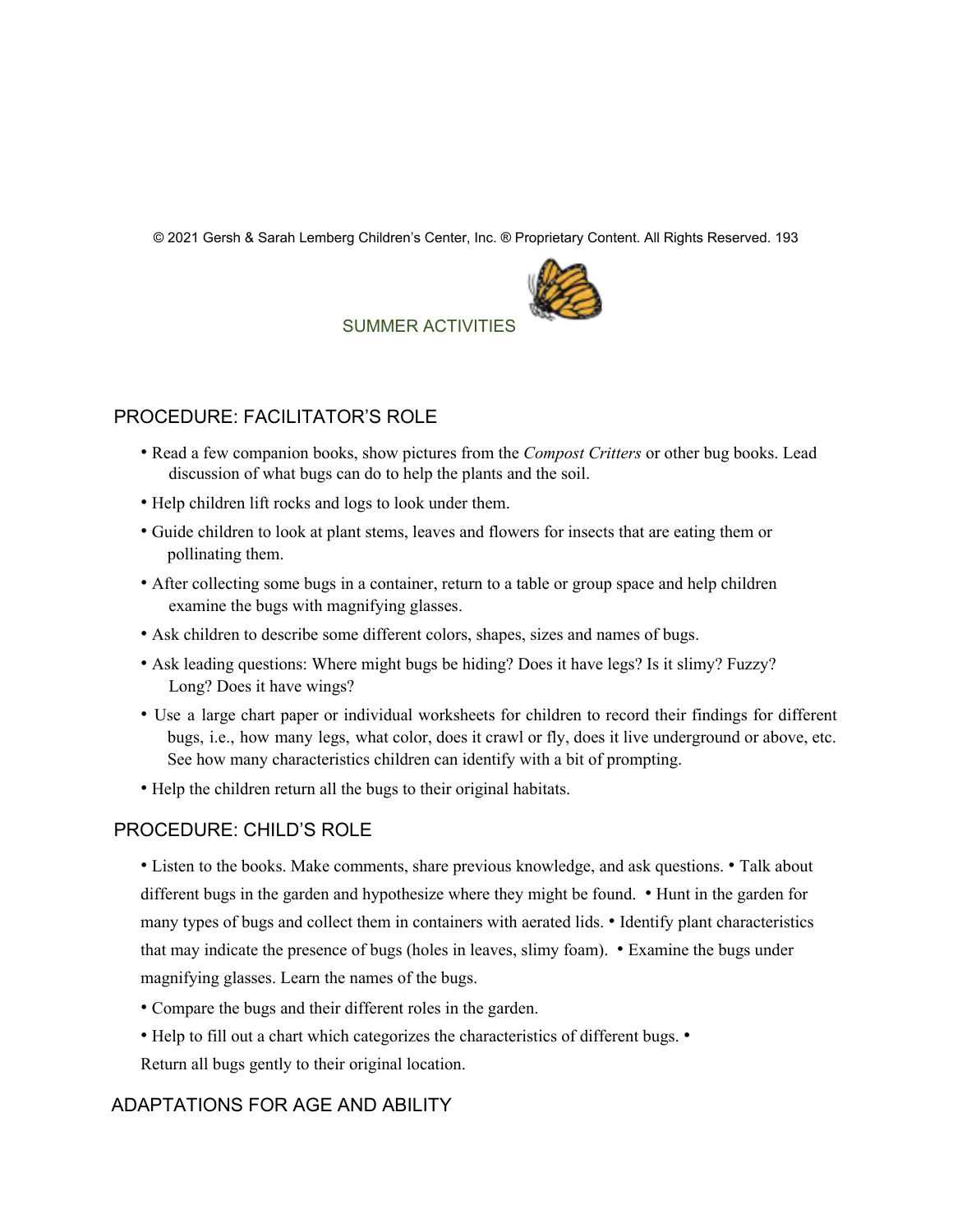Older children can observe and record more details about their findings. Spend more time with the different groups of arthropods and their specific characteristics. Look at several types of worms (red wigglers in the worm compost bin, earthworms in the ground, and tiny round worms if you find them).

© 2021 Gersh & Sarah Lemberg Children's Center, Inc. ® Proprietary Content. All Rights Reserved. 194



# SUMMER ACTIVITIES

# FOLLOW UP

One time, we found a huge Tomato Hornworm Caterpillar and decided to put it in a jar to watch it pupate over the next few weeks. We put compost and tomato leaves in the jar to mimic its habitat. We read a book on caterpillar metamorphosis and brought the jar with the caterpillar into the classroom for observation. Although this was exciting, we quickly decided it was not right to remove the animal from its habitat. Since it had burrowed into the soil and built its cocoon after just 2 days, we returned it to the spot we had found it and buried it underground. We will not repeat this activity. Instead:

We suggest finding caterpillars in their habitats, observing them in situ, and watching daily to see if they form cocoons. Then watch the cocoons daily to see if you can spot the butterflies and moths emerging. It is important for children to understand that they should leave animals safely in their natural surroundings.

## RESOURCES

A printable *Soil Food Web Poster*, *Compost Critters Identification Sheet* are in the *Resources* section at the end of this book. A link to an excellent interactive bug identification website is below.

## **Books**

*Bugs A to Z* by Caroline Lawton

*From Caterpillar to Butterfly* by Deborah Heiligman

*I'm a Caterpillar* by Jean Marzollo

*Insects are My Life* by Megan McDonald (out of print: available from online sellers and libraries)

*It's a Good Thing There Are Insects* by Alan Fowler

*Leave that Cricket Be, Alan Lee* by Barbara Ann Porte

*Waiting for Wings* by Lois Ehlert